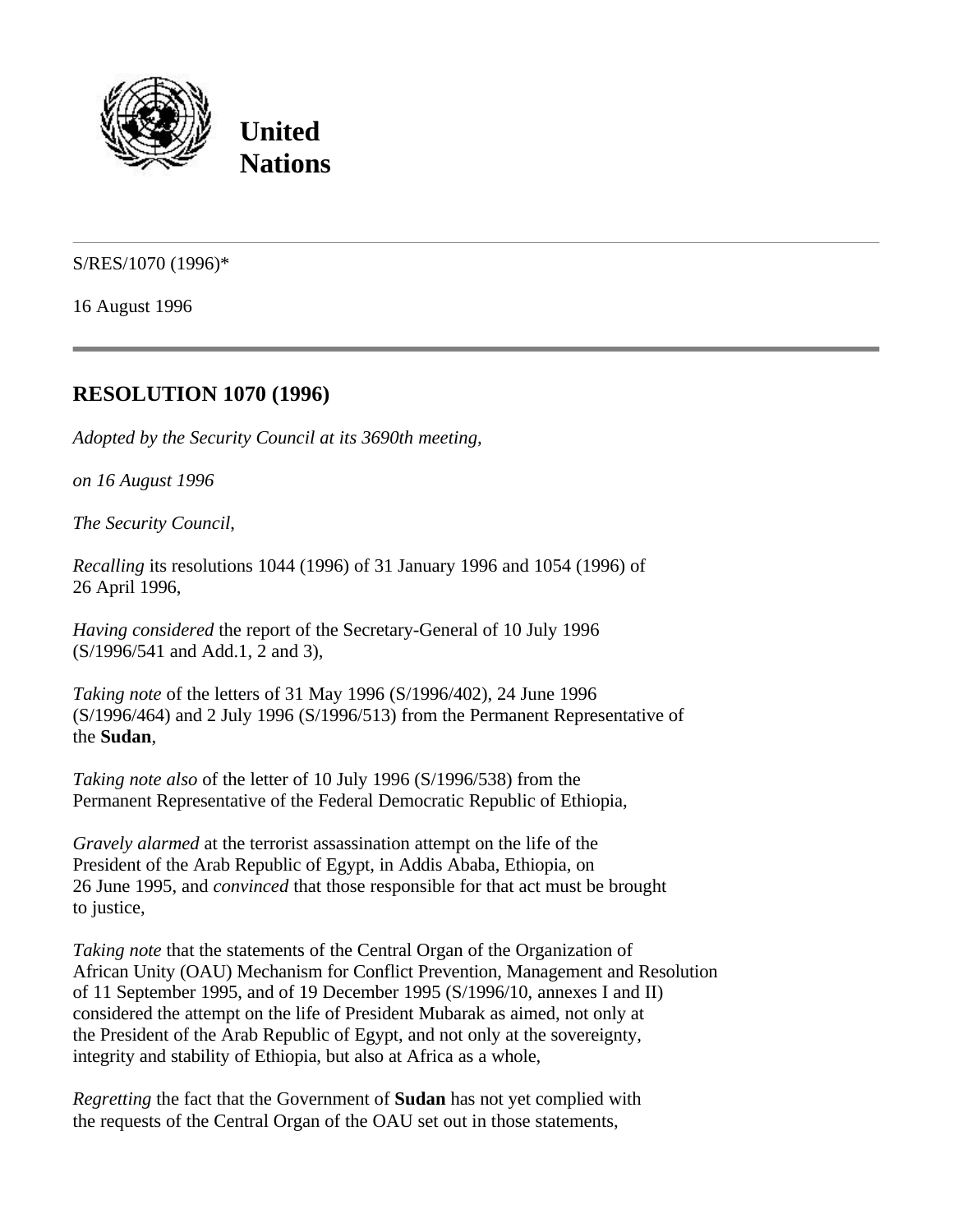\*Reissued for technical reasons.

\_\_\_\_\_\_\_\_\_\_\_\_\_\_\_\_\_\_\_\_\_\_\_\_

*Taking note* of the continued efforts of the OAU to ensure **Sudan**'s compliance with the requests of the Central Organ of the OAU, and *regretting* that the Government of **Sudan** has not responded adequately to the efforts of the OAU,

*Deeply alarmed* that the Government of **Sudan** has failed to comply with the requests set out in paragraph 4 of resolution 1044 (1996) as reaffirmed in paragraph 1 of resolution 1054 (1996),

*Reaffirming* that the suppression of acts of international terrorism, including those in which States are involved is essential for the maintenance of international peace and security,

*Determining* that the non-compliance by the Government of **Sudan** with the requests set out in paragraph 4 of resolution 1044 (1996) as reaffirmed in paragraph 1 of resolution 1054 (1996) constitutes a threat to international peace and security,

*Determined* to eliminate international terrorism and to ensure the effective implementation of resolutions 1044 (1996) and 1054 (1996), and to that end *acting* under Chapter VII of the Charter of the United Nations,

1.*Demands* once again that the Government of **Sudan** comply fully and without further delay with the requests set out in paragraph 4 of resolution 1044 (1996) as reaffirmed in paragraph 1 of resolution 1054 (1996);

2.*Notes* the steps taken by some Member States to give effect to the provisions set out in paragraph 3 of resolution 1054 (1996), and *requests* those States that have not yet done so to report to the Secretary-General as soon as possible on the steps they have taken to that end;

3.*Decides* that all States shall deny aircraft permission to take off from, land in, or overfly their territories if the aircraft is registered in **Sudan**, or owned, leased or operated by or on behalf of **Sudan** Airways or by any undertaking, wherever located or organized, which is substantially owned or controlled by **Sudan** Airways, or owned, leased or operated by the Government or public authorities of **Sudan**, or by an undertaking, wherever located or organized, which is substantially owned or controlled by the Government or public authorities of **Sudan**;

4.*Further decides* that it shall, 90 days after the date of adoption of this resolution, determine the date of entry into force of the provisions set out in paragraph 3 above and all aspects of the modalities of its implementation, unless the Council decides before then, on the basis of a report presented by the Secretary-General, on the compliance of **Sudan** with the demand in paragraph 1 above;